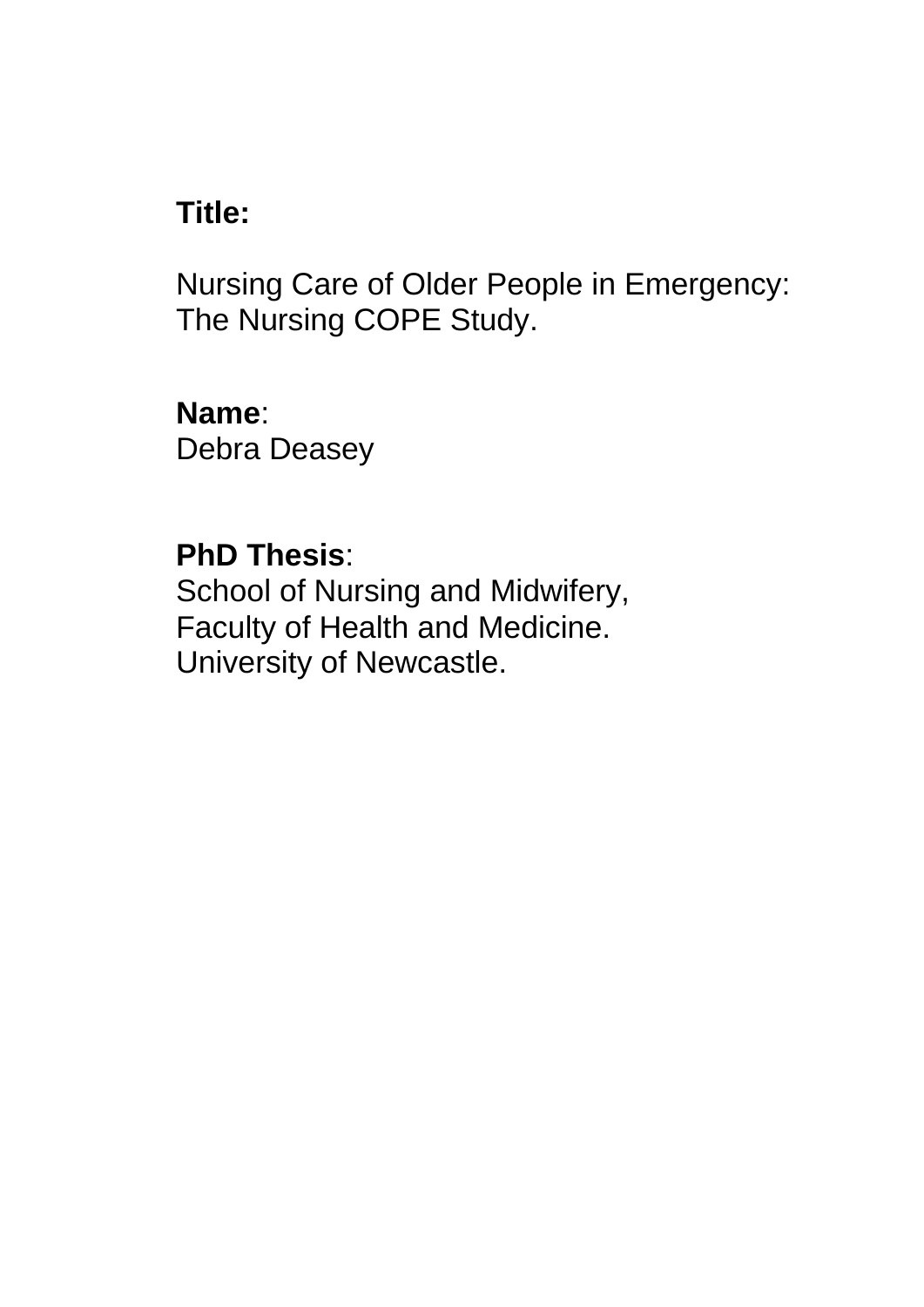### **STATEMENT OF ORIGINALITY**

This thesis contains no material which has been accepted for the award of any other degree or diploma in any university or other tertiary institution and, to the best of my knowledge and belief, contains no material previously published or written by another person, except where due reference has been made in the text. I give consent to the final version of my thesis being made available worldwide when deposited in the University's Digital Repository, subject to the provisions of the Copyright Act 1968.

\*\*Unless an Embargo has been approved for a determined period.

Debra Deasey

Date: 24th April, 2017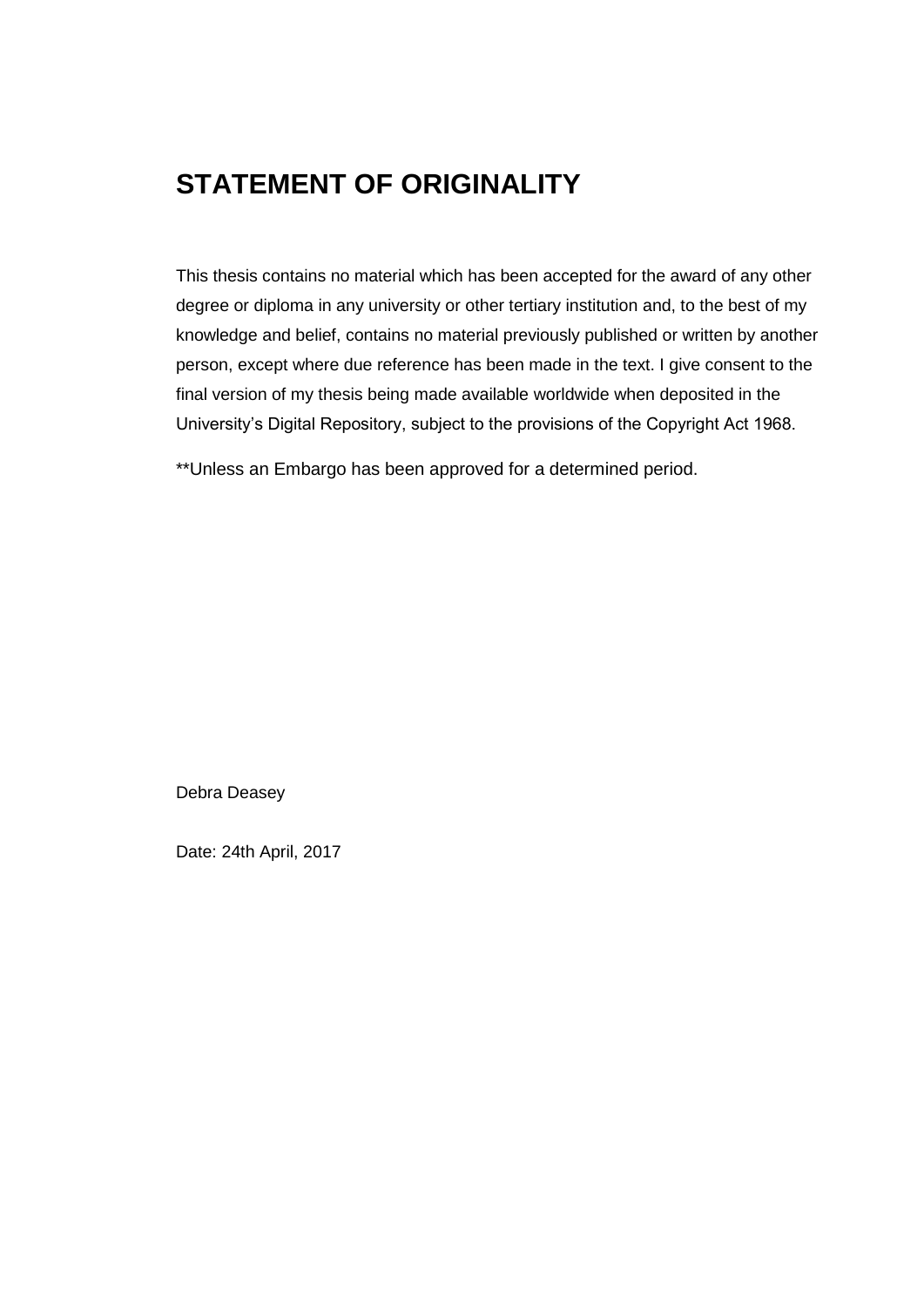### **PUBLICATIONS LIST**

Deasey, D., Kable, A. & Jeong, S. Influence of Nurses' knowledge of ageing and attitudes towards older persons on therapeutic interactions in emergency care: A literature review. Australasian Journal on Ageing, [Volume 33, Issue 4, p](http://onlinelibrary.wiley.com/doi/10.1111/ajag.2014.33.issue-4/issuetoc)ages 229–236, December 2014.

Deasey, D., Kable, A. & Jeong, S. An exploration of emergency nurses' understanding of the ageing process and knowledge of their older patient: A comparison between regional and metropolitan nurses in Australia, International Emergency Nursing (2016), doi:10.1016/j.ienj.2016.03.004. Published online April 2016.

Deasey, D., Kable, A. & Jeong, S. Emergency nurses' attitudes towards older people in the emergency department: a cross sectional study. Contemporary Nurse, [Volume 52,](http://onlinelibrary.wiley.com/doi/10.1111/ajag.2014.33.issue-4/issuetoc)  [Issue 2-3, p](http://onlinelibrary.wiley.com/doi/10.1111/ajag.2014.33.issue-4/issuetoc)ages 369 – 380, August 2016.

Deasey, D., Kable, A. & Jeong, S. Results of a national survey of Australian nurses' reported practices caring for older people in the emergency department. Journal of Clinical Nursing, [Volume 25, Issue 2-3, p](http://onlinelibrary.wiley.com/doi/10.1111/ajag.2014.33.issue-4/issuetoc)ages 3049 – 3057, April 2016.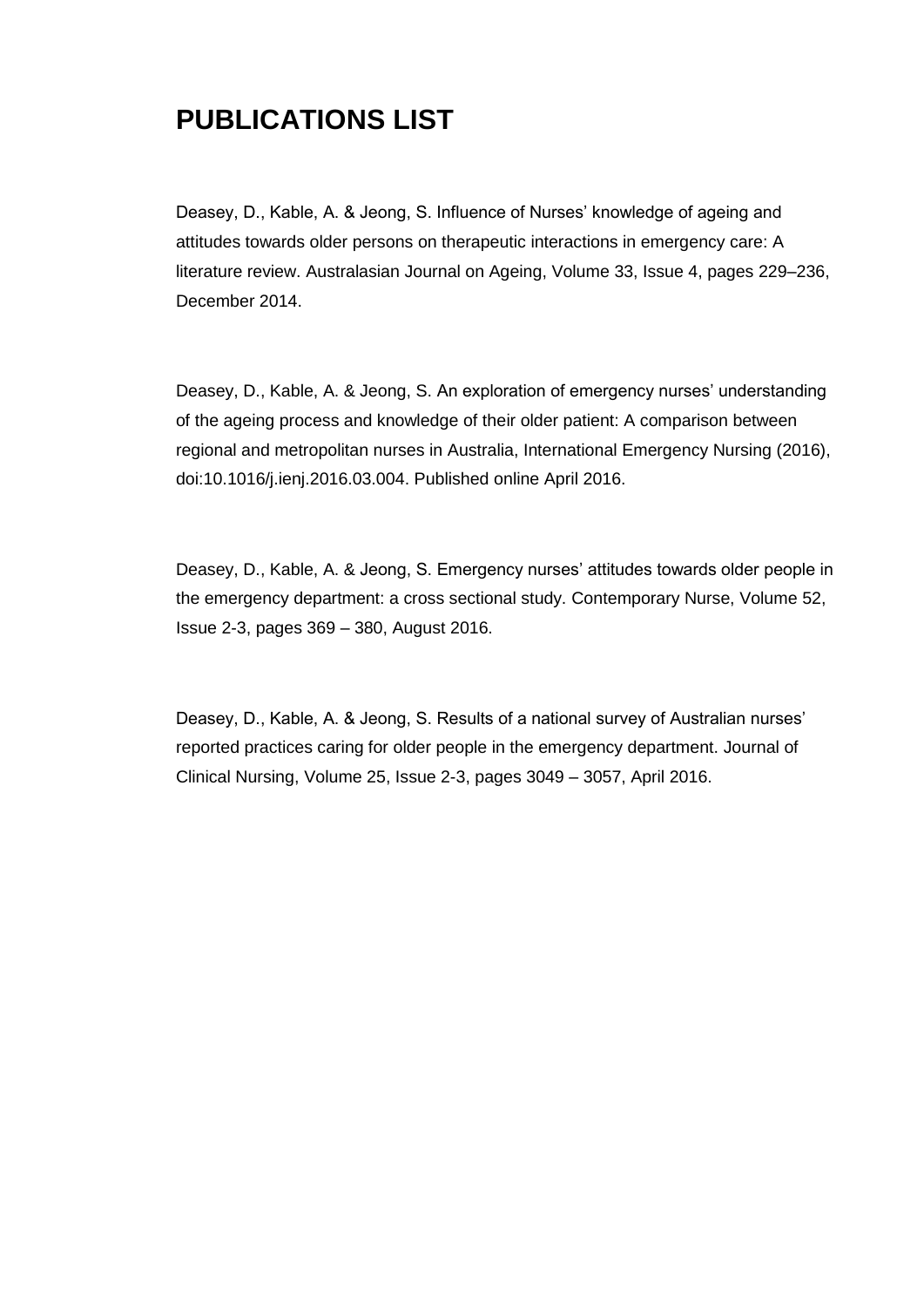## **KEY TO TRANSCRIPTIONS**

The following abbreviations and conventions have been used throughout the thesis, where excerpts from the participants' transcriptions have been used.

| .           | indicates a pause contained in the original material. |
|-------------|-------------------------------------------------------|
| . //        | material edited from the original for clarity         |
| <b>Bold</b> | indicates words, phrase, or sentence relevant to the  |

theme(s) or narrative(s)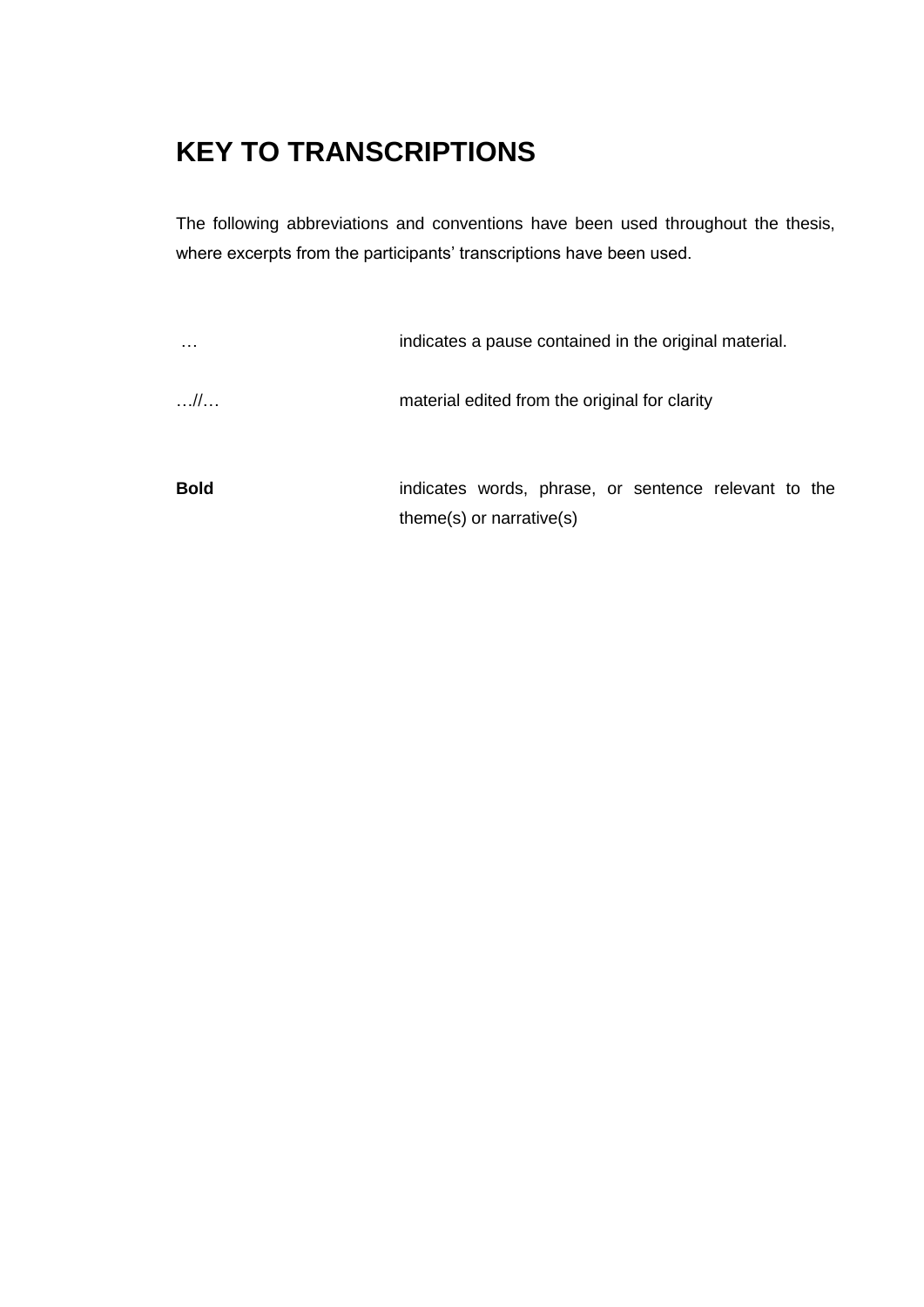## **ABBREVIATIONS**

| FD            | <b>Emergency Department</b>           |
|---------------|---------------------------------------|
| <b>RN</b>     | Registered nurse                      |
| OPACS         | <b>Older Person Acute Care Survey</b> |
| ASET          | Aged Care Services Emergency Team     |
| <b>CENA</b>   | College of Nurses Australasia         |
| <b>MNCLHD</b> | Mid North Coast Local Health District |
| FoAQ          | <b>Facts of Ageing Quiz</b>           |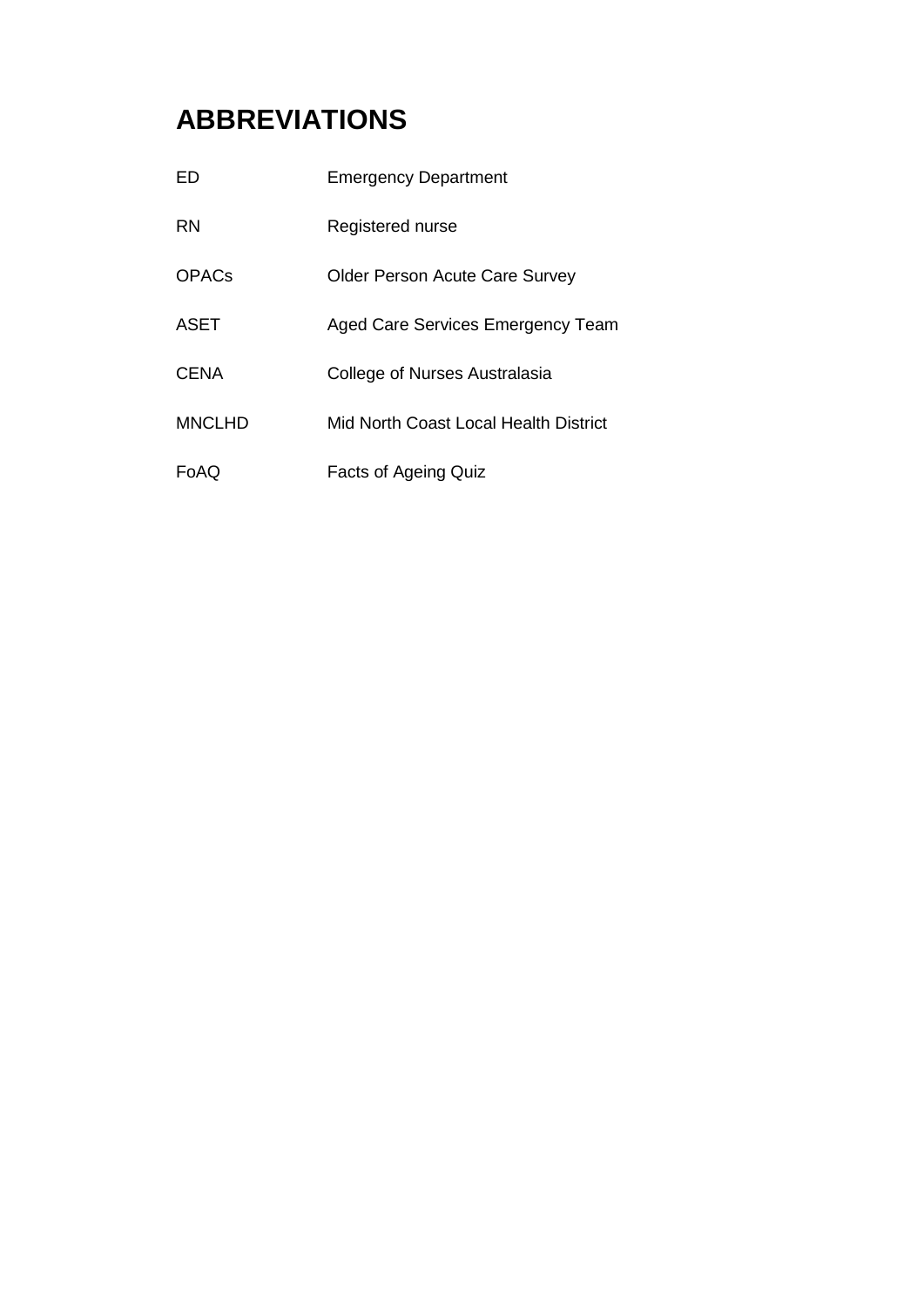### **ACKNOWLEDGEMENTS**

I would like to acknowledge the support and help of my supervisors, Associate Professor Ashley Kable, who gave so much support and kindness and who believed in me (even when I didn't believe in myself), and to Associate Professor Sarah Jeong, whose support and help was invaluable.

I would like to acknowledge and thank Christopher Oldmeadow from The Hunter Medical Research Institute for his support with my statistical analysis.

On a personal note, I would like to dedicate my thesis to my father, who is now gone but never forgotten, and whose voice remained in my head to throughout the journey to just "give E for effort".

To my wonderful mum, thank you for everything and for having faith in me.

To my friends, thank you for listening and for not letting me quit.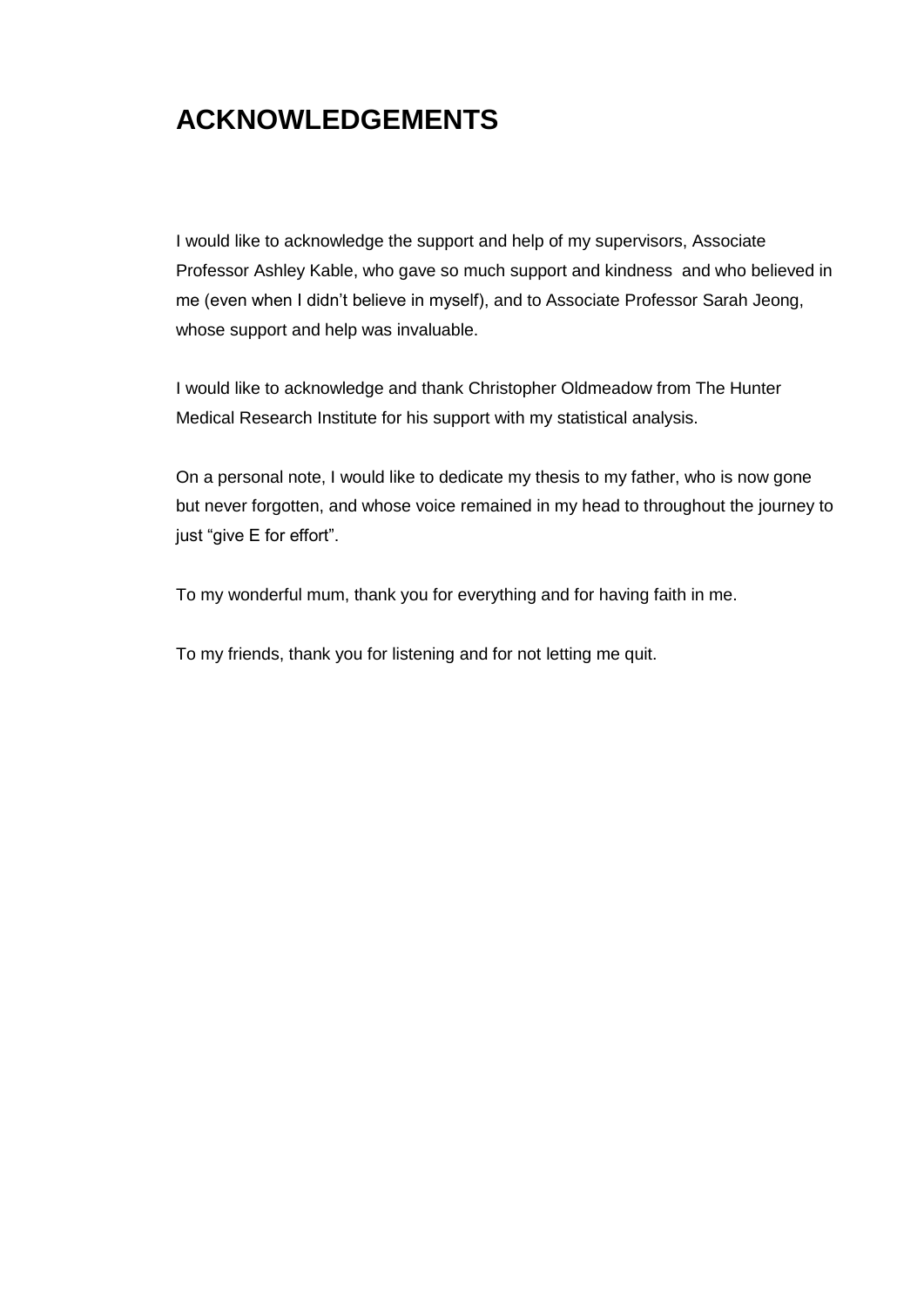#### <span id="page-6-0"></span>**SYNOPSIS**

This study is titled 'Nursing **C**are of the **O**lder **P**erson in **E**mergency' (C.O.P.E). This study sought to answer the question: "How does nurses' knowledge of ageing and attitudes towards older persons influence clinical practice and therapeutic interactions in Emergency Department settings?"

Older patients constitute an increasing number of presentations to Australian emergency departments (ED); and the nurses employed in the EDs specialise in trauma, and may have no or little experience with the specialised care required for the older person's chronic and complex care needs. The ED's fast-paced environment is inconsistent with older people's chronic and complex needs, and can impact on both the ED nurse and older patient.

This study explored nurses' knowledge and understanding of the ageing process and their attitudes towards the older person; and the impact on their clinical practices and therapeutic interactions in emergency department settings. A person-centred care framework was used as the conceptual framework for the study. A mixed methods approach was used in the study and included two phases. Phase one incorporated a survey that was distributed to all of the members (n=973) of the College of Emergency Nursing Australasia (CENA). Phase two of the study involved semi-structured interviews with fourteen emergency nurses at two regional hospitals in Australia.

The findings of the survey suggested that ED nurses had a basic knowledge of the ageing process and related care issues. The findings of the qualitative interview with nurses revealed many issues that mitigate the provision of person centred care in the ED setting. The attitude towards the older person in both phases were variable with the interview data revealing ageist attitudes that were not revealed in the survey.

In conclusion, ED nurses' negative attitudes and inadequate knowledge about ageing can lead to poor clinical practice and an increase in adverse events for older people. This study indicates that ED nurses need to be equipped with appropriate attitudes and knowledge that will support older patients' health care decisions and needs. If the ED nurse can recognise the unique needs of the older person, then discrimination and marginalisation of the older person can be prevented, and person centred care can be achieved in the ED setting.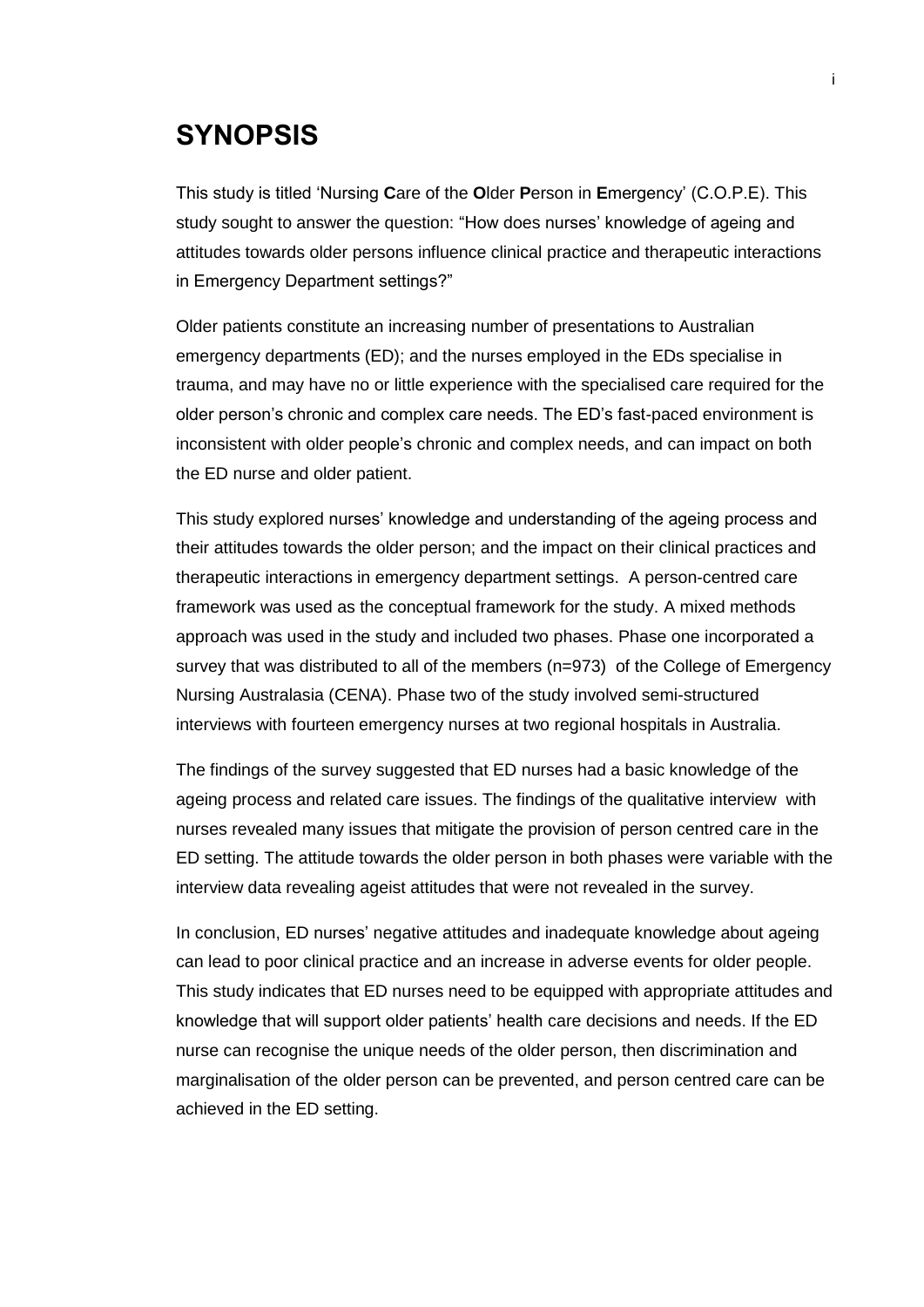#### **CONTENTS**

| 1.1                                                                                                                                                       |  |
|-----------------------------------------------------------------------------------------------------------------------------------------------------------|--|
| RESEARCH QUESTION AND PURPOSE OF THE STUDY.  9<br>1.2                                                                                                     |  |
| EMERGENCY TARGET PERFORMANCE INDICATORS THAT IMPACT ON<br>1.3                                                                                             |  |
|                                                                                                                                                           |  |
| 1.4                                                                                                                                                       |  |
| 1.5                                                                                                                                                       |  |
| 1.6                                                                                                                                                       |  |
|                                                                                                                                                           |  |
| Influence of Nurses' knowledge of ageing and attitudes towards older<br>2.1                                                                               |  |
| persons on therapeutic interactions in emergency care: A literature review 19                                                                             |  |
|                                                                                                                                                           |  |
| 2.2                                                                                                                                                       |  |
| Chapter 3 RESEARCH METHODOLOGY, DESIGN AND METHODS  38                                                                                                    |  |
| 3.1                                                                                                                                                       |  |
| 3.2                                                                                                                                                       |  |
| 3.3                                                                                                                                                       |  |
| 3.3.1                                                                                                                                                     |  |
| 3.4                                                                                                                                                       |  |
| 3.4.1<br>3.5                                                                                                                                              |  |
| 3.5.1                                                                                                                                                     |  |
| 3.5.2                                                                                                                                                     |  |
| 3.6                                                                                                                                                       |  |
| 3.6.1                                                                                                                                                     |  |
| 3.6.2                                                                                                                                                     |  |
| 3.6.3                                                                                                                                                     |  |
| 3.7                                                                                                                                                       |  |
| 3.8                                                                                                                                                       |  |
|                                                                                                                                                           |  |
| An exploration of emergency nurses' understanding of the ageing process<br>4.1<br>and knowledge of their older patient: a comparison between regional and |  |
|                                                                                                                                                           |  |
| Emergency nurses' attitudes towards older people in the emergency<br>4.2                                                                                  |  |
|                                                                                                                                                           |  |
| Results of a national survey of Australian nurses reported practices caring for<br>4.3                                                                    |  |
|                                                                                                                                                           |  |
| 4.4                                                                                                                                                       |  |
|                                                                                                                                                           |  |
| 5.1                                                                                                                                                       |  |
| 5.2                                                                                                                                                       |  |
| 5.2.1                                                                                                                                                     |  |
| 5.3<br>5.3.1                                                                                                                                              |  |
| 5.3.2                                                                                                                                                     |  |
| 5.3.3                                                                                                                                                     |  |
| 5.4                                                                                                                                                       |  |
| 5.4.1                                                                                                                                                     |  |
| 5.4.2                                                                                                                                                     |  |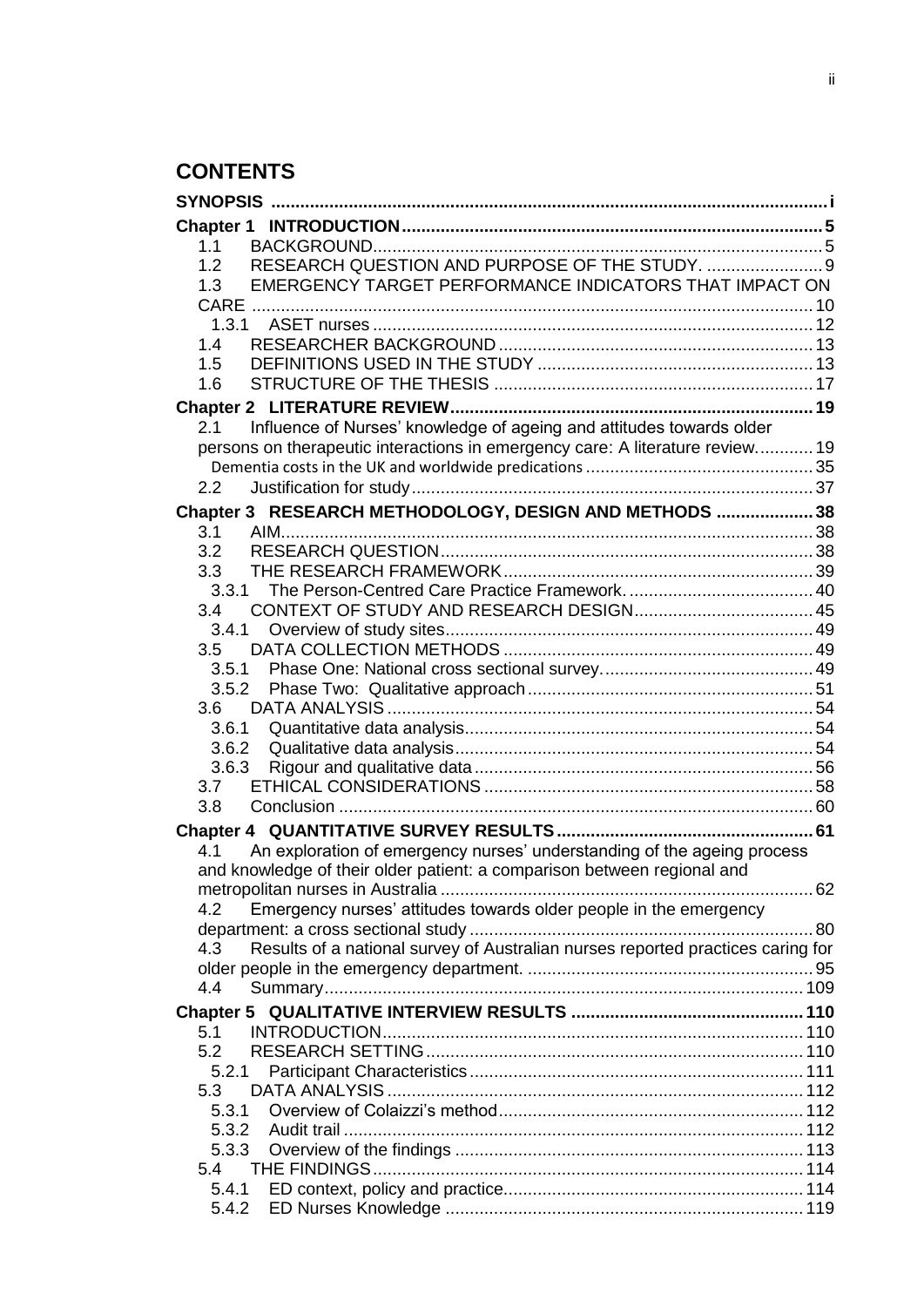| 6.1 ED NURSES' KNOWLEDGE ABOUT OLDER PEOPLE AND ITS IMPACT     |  |
|----------------------------------------------------------------|--|
|                                                                |  |
| 6.2 ED NURSES' ATTITUDES TOWARDS OLDER PEOPLE AND THE IMPACT   |  |
|                                                                |  |
| 6.3 ED POLICY AND ITS IMPACT ON ED NURSES' PRACTICE AND        |  |
| THERAPEUTIC INTERACTIONS WITH OLDER PATIENTS  128              |  |
| 6.4 SIMILARITIES IN DATA COLLECTED USING MIXED METHODS IN THIS |  |
|                                                                |  |
| 6.5 CONTRASTS IN DATA COLLECTED USING MIXED METHODS IN THIS    |  |
|                                                                |  |
| 6.6 CONTRIBUTION TO RESEARCH EVIDENCE BY THIS STUDY 136        |  |
| 6.7 IMPLICATIONS FOR CLINICAL PRACTICE, POLICY, EDUCATION AND  |  |
|                                                                |  |
| 6.8 TRUSTWORTHINESS AND RIGOUR IN THE QUALITATIVE PHASE OF     |  |
|                                                                |  |
|                                                                |  |
|                                                                |  |
|                                                                |  |
|                                                                |  |
|                                                                |  |